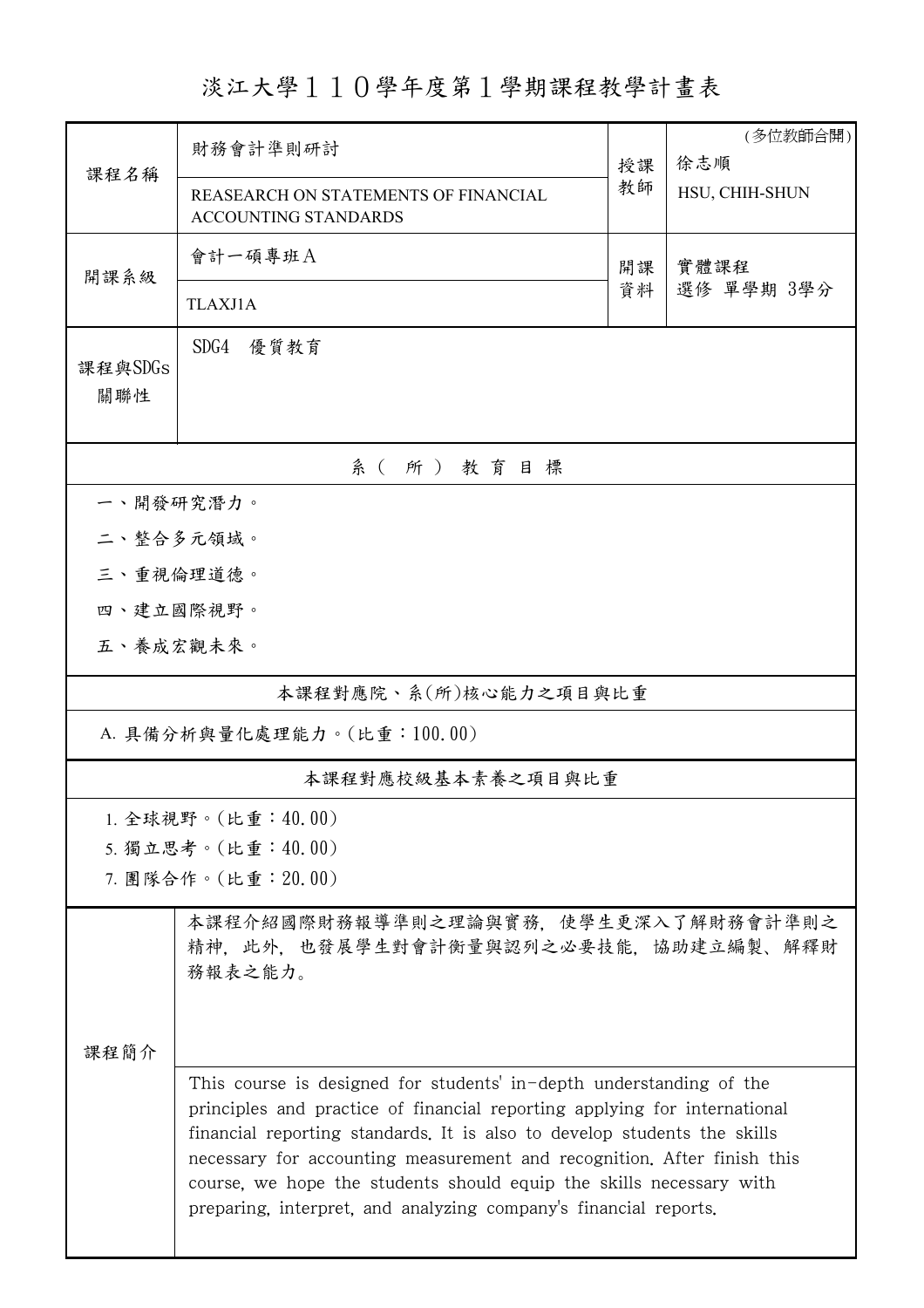## 本課程教學目標與認知、情意、技能目標之對應

將課程教學目標分別對應「認知(Cognitive)」、「情意(Affective)」與「技能(Psychomotor)」 的各目標類型。

一、認知(Cognitive):著重在該科目的事實、概念、程序、後設認知等各類知識之學習。

二、情意(Affective):著重在該科目的興趣、倫理、態度、信念、價值觀等之學習。

三、技能(Psychomotor):著重在該科目的肢體動作或技術操作之學習。

| 序<br>號       | 教學目標(中文)                     |                      |                               | 教學目標(英文)                                                                            |                                  |  |  |  |  |
|--------------|------------------------------|----------------------|-------------------------------|-------------------------------------------------------------------------------------|----------------------------------|--|--|--|--|
| $\mathbf{1}$ | 培養學生了解財務會計原則                 |                      |                               | To develop students' understanding of accounting<br>principles                      |                                  |  |  |  |  |
|              | 培養學生對會計衡量與認列的應用              |                      |                               | To develop students' application for accounting<br>measurement and recognition      |                                  |  |  |  |  |
| 3            | 培養學生解釋與分析會計報告的能<br>力         |                      |                               | To develop students' skills in interpreting and<br>analyzing the accounting reports |                                  |  |  |  |  |
|              | 教學目標之目標類型、核心能力、基本素養教學方法與評量方式 |                      |                               |                                                                                     |                                  |  |  |  |  |
| 序號           | 目標類型                         | 院、系(所)<br>核心能力       | 校級<br>基本素養                    | 教學方法                                                                                | 評量方式                             |  |  |  |  |
| 1            | 認知                           | A                    | 15                            | 講述、討論                                                                               | 作業、討論(含課<br>堂、線上)、報告(含口<br>頭、書面) |  |  |  |  |
| 2            | 技能                           | A                    | 157                           | 講述、討論                                                                               | 作業、討論(含課<br>堂、線上)、報告(含口<br>頭、書面) |  |  |  |  |
| 3            | 技能                           | $\mathsf{A}$         | 57                            | 講述、討論                                                                               | 討論(含課堂、線<br>上)、報告(含口頭、書<br>面)    |  |  |  |  |
|              | 授課進度表                        |                      |                               |                                                                                     |                                  |  |  |  |  |
| 週<br>次       | 日期起訖                         | 內 容 (Subject/Topics) |                               |                                                                                     | 備註                               |  |  |  |  |
|              | $110/09/22$ ~<br>110/09/28   |                      | 課程介紹+財務報導之觀念架構                | 徐老師講授                                                                               |                                  |  |  |  |  |
|              | $110/09/29$ ~<br>110/10/05   |                      | IFRS 13: 公允價值衡量               | 徐老師講授                                                                               |                                  |  |  |  |  |
| 3            | $110/10/06$ ~<br>110/10/12   | 國慶日假期                |                               | 停課                                                                                  |                                  |  |  |  |  |
| 4            | $110/10/13$ ~<br>110/10/19   |                      | IAS 2:存貨 + IAS 41:農業          | 徐老師講授                                                                               |                                  |  |  |  |  |
| 5            | $110/10/20$ ~<br>110/10/26   |                      | IAS 16: 不動產、廠房、與設備            | 徐老師講授                                                                               |                                  |  |  |  |  |
| 6            | $110/10/27$ ~<br>110/11/02   | 23: 借款成本             | IAS 20: 政府補助之會計及政府輔助之揭露 + IAS | 徐老師講授                                                                               |                                  |  |  |  |  |
| 7            | $110/11/03$ ~<br>110/11/09   | IAS 40: 投資性不動產       |                               | 顏老師講授                                                                               |                                  |  |  |  |  |
| 8            | $110/11/10$ ~<br>110/11/16   | IAS 36: 資產減損         |                               | 顏老師講授                                                                               |                                  |  |  |  |  |
|              |                              |                      |                               |                                                                                     |                                  |  |  |  |  |